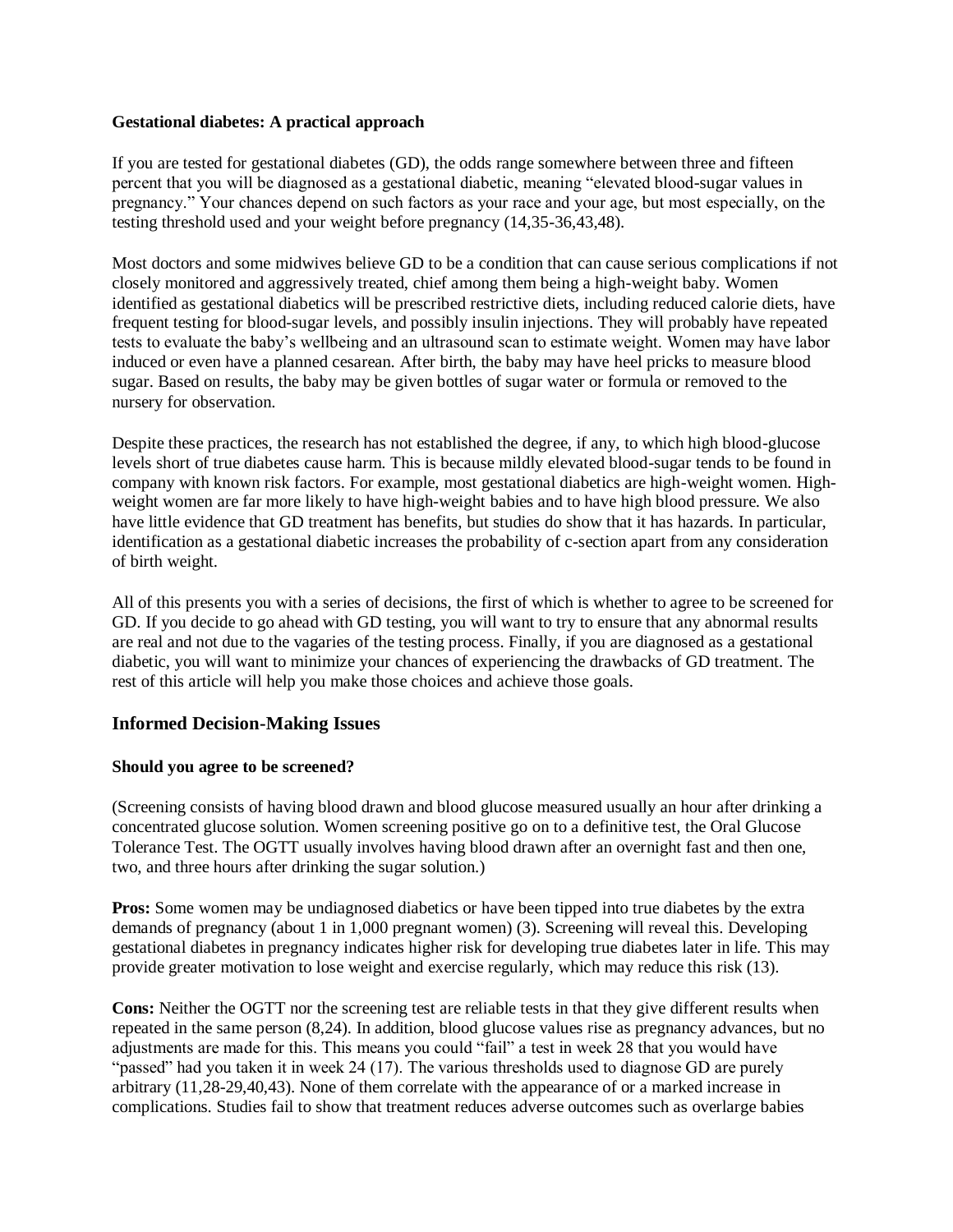(16). However, being identified as a gestational diabetic greatly increases the chance of having a cesarean simply because of the diagnosis, not because of problems such as overlarge baby (5,21,37,42). For these reasons, several organizational bodies have opposed GD testing. *A Guide to Effective Care in Pregnancy and Childbirth*, the bible of evidence-based care, relegates screening, diet, and diet plus insulin to "Forms of Care Unlikely to be Beneficial (16)." The American College of Obstetricians and Gynecologists says no data support the benefits of screening (1). The U.S. Preventative Services Task Force and the Canadian Task Force on the Periodic Health Examination both conclude that there is insufficient evidence to justify universal GD screening (7,15).

**Suggestion:** Before agreeing to be screened, you should know how your doctor or midwife handles GD. You might consider being screened but refusing extra care and treatment except when test results indicate true diabetes. If you agree to screening, take the test as early in pregnancy as it is offered (46). Also, take it early in the day; sugar values tend to be lower than in the afternoon (2). If you are not told to fast, eat one to two hours before the test (44). Insist on using the World Health Organization or the National Diabetes Data Group criteria for the screening test and, if you get that far, the OGTT. They have higher thresholds than other testing schemes in common use. Setting lower thresholds greatly increases the number of women diagnosed as gestational diabetics without improving outcomes (39,43).

#### **Should you agree to a reduced calorie diet or to routine or aggressive use of insulin?**

**Pros:** Some studies have shown that this can reduce the incidence of big babies, although reducing this incidence often doesn't reduce high cesarean rates (16).

**Cons:** Restricting calories or limiting glucose availability by injecting insulin manipulates the growth mechanism of the seventy to eighty percent of babies who would not weigh in the upper range even if GD were left untreated, not to mention the ten percent or so who genetically were supposed to be big. Aggressive diets and insulin use can cause starvation metabolism (ketosis), which produces byproducts known to be toxic to the baby (27). These diets can also result in underweight babies, and symptomatic episodes of low blood sugar (hypoglycemia) (5,30,32). Limiting food intake can also lead to malnutrition (26).

# **Should you agree to fetal surveillance tests (nonstress test, stress test, biophysical profile, amniotic fluid volume measurement) before your due date or ultrasound scans to estimate birth weight?**

#### **Pros:** None.

**Cons:** GD babies are not at any greater risk than non-GD babies with the possible exception of those whose mothers have sugar values in the range of true diabetes. On the other hand, all fetal surveillance tests have high false-positive rates, meaning the test indicates a problem that isn't really there. This can lead to an unnecessary induction or cesarean. Ultrasound scans predict high birth weight poorly and the obstetrician's belief that the baby is big increases the chances of cesarean independent of the baby's actual weight (9-10,12,25,34,38,47).

#### **Should you agree to routine induction or induction for suspected big baby?**

**Pros:** None (16). Some doctors believe that inducing labor at or before 40 weeks or for suspected large baby will reduce the risk of cesarean for poor progress or having the shoulders hang up during the birth (shoulder dystocia). Studies show this isn't so (10,12,18,22,33,47). A few doctors believe that routine induction at or before the due date prevents stillbirth, but in the absence of other risk factors, GD babies are not at increased risk (7).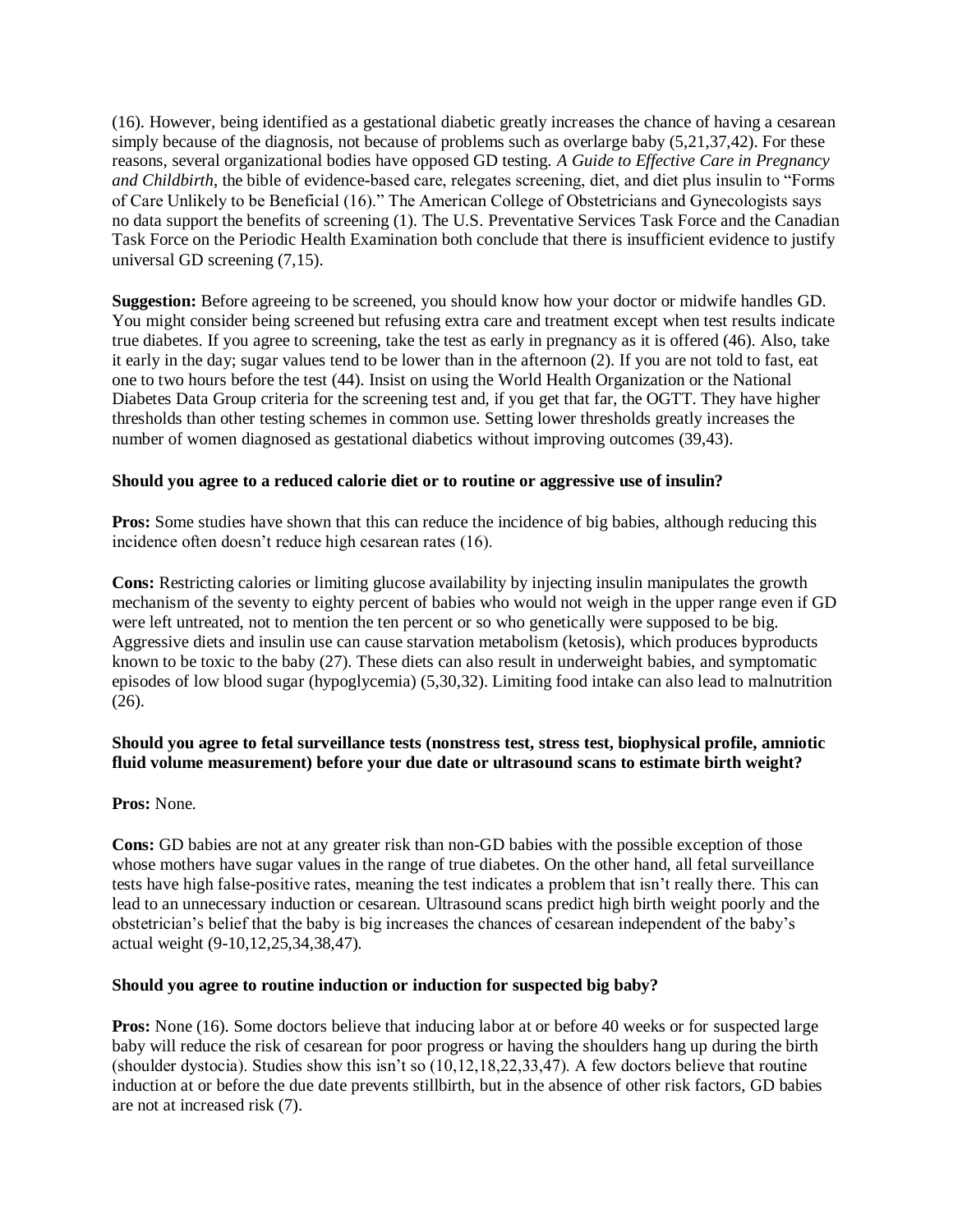**Cons:** Inducing labor increases the incidence of fetal distress and cesarean section (19).

### **Should you agree to planned cesarean?**

**Pros:** None (16,41).

**Cons:** A cesarean section is major surgery with all that entails in pain, debility, and potential complications, including life-threatening and chronic complications. In addition, the presence of scar tissue and the uterine scar threaten the life and health of mother and baby in future pregnancies.

#### **Should you agree to routine testing for newborn low blood sugar?**

**Pros:** Babies of mothers with GD sometimes develop low blood sugar.

**Cons:** Babies not displaying symptoms of low blood sugar such as tremor are unlikely to have a problem requiring treatment. Testing involves one or more heel pricks. The baby may be separated from you for observation in the nursery or given bottles of sugar water or formula, which interferes with establishing breastfeeding.

**Suggestion:** Refuse routine testing. Medical staff usually tests large babies, small babies, babies born after a difficult labor -- all situations increasing the odds of low blood sugar -- and babies with symptoms of low blood sugar in any case.

## **7 Common-Sense Measures to Help Prevent a Diagnosis of Gestational Diabetes**

**1. If you are overweight, lose weight before pregnancy**. Do not attempt to lose weight if you are already pregnant.

**2. Eat a diet low in simple sugars and high in fiber.** Avoid processed foods. For example, eat whole wheat toast and an orange rather than bran flakes and orange juice  $(23,26)$ .

**3. Eat frequent, small meals** to help stabilize your blood sugar (26).

**4. Engage in moderate, regular exercise.** This can also help lower your blood pressure(6).

**5. Try further dietary adjustment and increase exercise if glucose values are still not under control.** This can help you avoid insulin therapy (6).

**6. Help prevent a false positive on the Oral Glucose Tolerance Test (OGTT).** Eat a high carbohydrate diet for three days prior to the test; don't smoke during the test; and postpone the test if you are ill, have an infection or have been confined to bed. All of these can elevate blood sugar (8).

**7. Give visualization and relaxation techniques a try.** They may help reduce anxiety which also raises blood glucose levels.

#### **References**

1. ACOG. Diabetes and pregnancy. Technical Bulletin No. 200, 1994.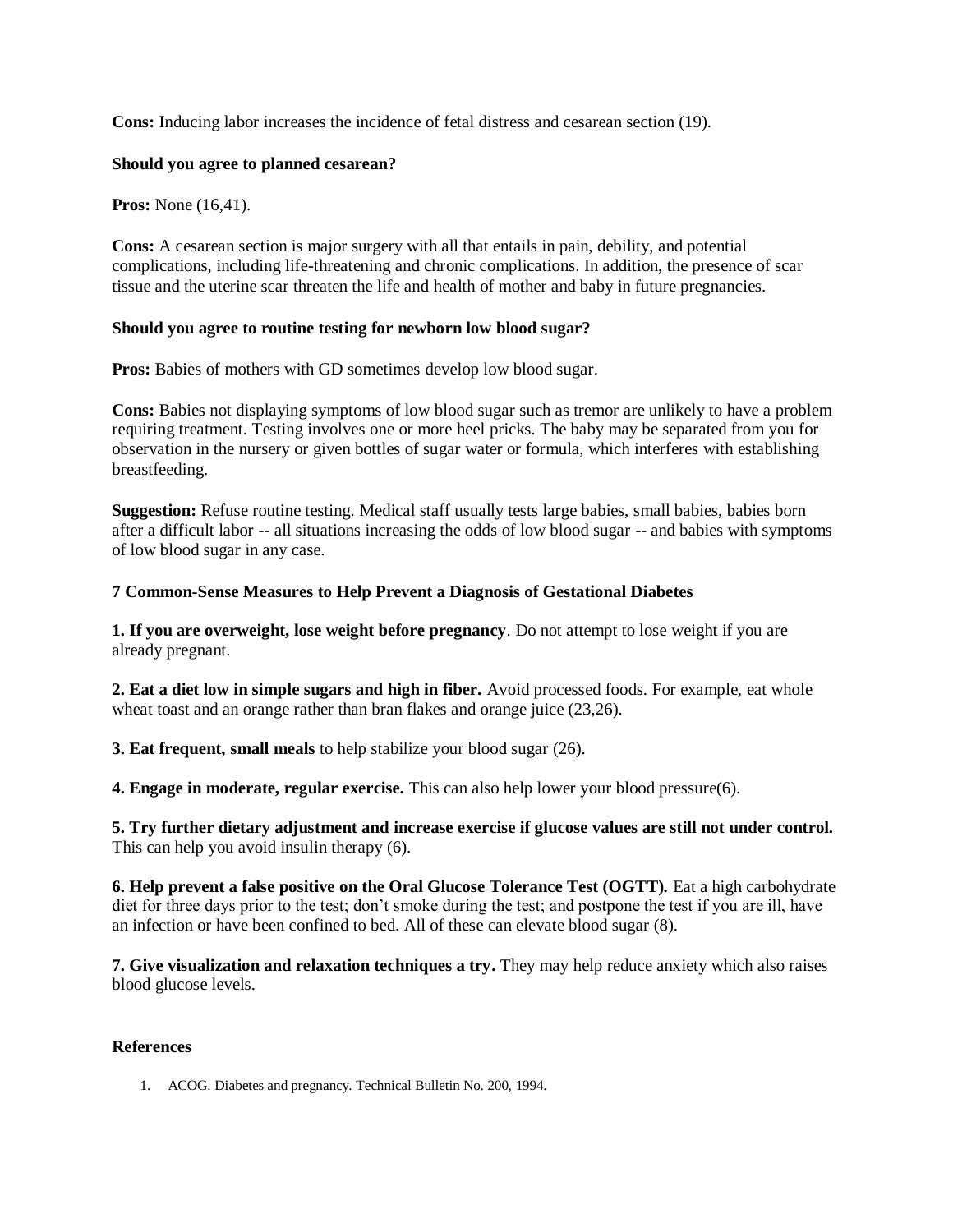- 2. Aparicio NJ et al. Pregnant women with impaired tolerance to an oral glucose load in the afternoon: evidence suggesting that they behave metabolically as patients with gestational diabetes. Am J Obstet Gynecol 1998;178(5):1059-66.
- 3. Beischer NA, Wein P, and Sheedy MT. Studies of postnatal diabetes mellitus in women who had gestational diabetes. Part 1. Estimates of the prevalence of unrecognized prepregnancy diabetes mellitus. Aust N Z J Obstet Gynaecol 1997;37(4):412-9.
- 4. Bruner JP et al. All-fours maneuver for reducing shoulder dystocia during labor. J Reprod Med 1998;43(5):439-43.
- 5. Buchanan TA et al. Use of fetal ultrasound to select metabolic therapy for pregnancies complicated by mild gestational diabetes. Diabetes Care 1994;17(4):275-283.
- 6. Bung P and Artal R. Gestational diabetes and exercise: a survey. Semin Perinatol 1996;20(4):328-33.
- 7. Canadian Task Force on the Periodic Health Examination. Periodic health examination, 1992 update: 1. Screening for gestational diabetes mellitus. Can Med Assoc J 1992;147(4):435-43.
- 8. Catalano PM et al. Reproducibility of the oral glucose tolerance test in pregnant women. Am J Obstet Gynecol 1993;169:874-81.
- 9. Chervenak JL et al. Macrosomia in the postdate pregnancy: is routine ultrasonographic screening indicated? Am J Obstet Gynecol 1989;161(3):753-756.
- 10. Combs CA, Singh NB, and Khoury JC. Elective induction versus spontaneous labor after sonographic diagnosis of fetal macrosomia. Obstet Gynecol 1993;81(4):492-6.
- 11. Coustan DR and Carpenter MW. The diagnosis of gestational diabetes. Diabetes Care 1998;21 (Suppl 2):B5-8.
- 12. Delpapa EH and Mueller-Heubach E. Pregnancy outcome following ultrasound diagnosis of macrosomia. Obstet Gynecol 1991;78(3):340-3.
- 13. Dornhorst A and Frost G. The potential for dietary intervention postpartum in women with gestational diabetes. Diabetes Care 1997;20(11):1647-50.
- 14. Dye TD et al. Physical activity, obesity, and diabetes in pregnancy. Am J Epidemiol 1997;146(11):961-5.
- 15. Ecker JL, Mascola MA, and Riley LE. Gestational diabetes. N Engl J Med 2000;342(12):896-7.
- 16. Enkin M et al. A Guide to Effective Care in Pregnancy and Childbirth, 3rd ed. Oxford: Oxford University Press, 2000.
- 17. Forest JM et al. Reference values for the oral glucose tolerance test at each trimester of pregnancy. Amer J Clin Pathol 1983:80:828-31.
- 18. Friesen CD, Miller AM, and Rayburn WF. Influence of spontaneous or induced labor on delivering the macrosomic fetus. Am J Perinatol 1995;12(1):63-6.
- 19. Goer H. Risks, benefits, and safety of elective induction. Childbirth Instructor 2000 May/June;24, 26.
- 20. Goer H. The Thinking Woman's Guide to a Better Birth. New York: Perigee Books, 1999.
- 21. Goldman M et al. Obstetric complications with GDM. Effects of maternal weight. Diabetes 1991;40(Suppl 2):79-82.
- 22. Gonen O et al. Induction of labor versus expectant management in macrosomia: a randomized study. Obstet Gynecol 1997;89(6):913-7.
- 23. Gunderson EP. Intensive nutrition therapy for gestational diabetes. Rationale and current issues. Diabetes Care 1997;20(2):221-6.
- 24. Harlass FE, Brady K, Read JA. Reproducibility of the oral glucose tolerance test in pregnancy. Am J Obstet Gynecol 1991;164(2):564-568.
- 25. Johnstone FD. clinical and ultrasound prediction of macrosomia in diabetic pregnancy. Br J Obstet Gynaecol 1996;103(8):747-54.
- 26. Jovanovic L. American Diabetes Association's Fourth International Workshop-Conference on Gestational Diabetes Mellitus: summary and discussion. Diabetes Care 1998;21(Suppl 2):B131-7.
- 27. Jovanovic L. Time to reassess the optimal dietary prescription for women with gestational diabetes. Am J Clin Nutr 1999;70(1):3-4.
- 28. Khandelwal M, Homko C, and Reece EA. Gestational diabetes mellitus: controversies and current opinions. Curr Opin Obstet Gynecol 1999;11(2):157-65.
- 29. Kjos SL and Buchanan TA. Gestational diabetes mellitus. N Engl J Med 1999;341(23):1749-56.
- 30. Knopp RH et al. Metabolic effects of hypocaloric diets in management of gestational diabetes. Diabetes 1991;40(Suppl 2):165-171.
- 31. Lamar ME et al. Jelly beans as an alternative to a fifty-gram glucose beverage for gestational diabetes screening. Am J Obstet Gynecol 1999;181(5 Pt 1):1154-7.
- 32. Langer O et al. Intensified versus conventional management of gestational diabetes. Am J Obstet Gynecol 1994;170(4):1036-1047.
- 33. Larsen JS, Pedersen OD, and Ipsen L. Induction of labor when a large fetus is suspected. Ugeskr Laeger 1991;153(3):181-3.
- 34. Levine AB et al. Sonographic diagnosis of the large for gestational age fetus at term: does it make a difference? Obstet Gynecol 1992;79(1):55-8.
- 35. Li DFH et al. Is treatment needed for mild impairment of glucose intolerance in pregnancy? A randomized controlled trial. Br J Obstet Gynaecol 1987;94:851-4.
- 36. Nahum GG and Huffaker J. Racial differences in oral glucose screening test results: establishing race-specific criteria for abnormality in pregnancy. Obstet Gynecol 1993;81(4):517-22.